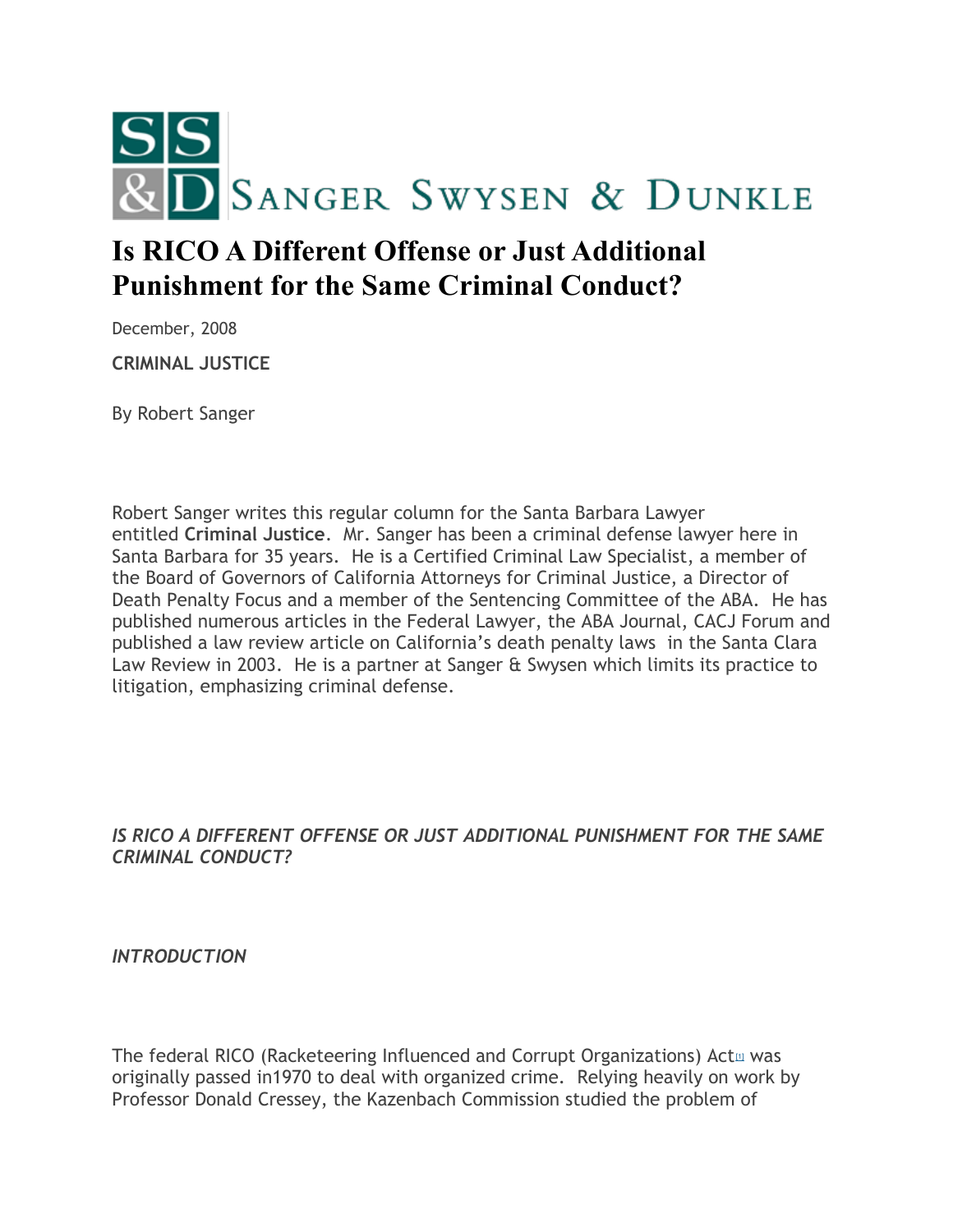organized crime in the United States in the1960's and determined that there were people committing crimes and investing the proceeds into otherwise legitimate businesses[.](#page-4-1)[2] The Mafia was the chief focus of the study.

These days, RICO is not used against the Mafia and few cases in which RICO counts are alleged actually go to trial. The ones that do often garner headlines but in routine cases the prosecutor often uses a RICO count as a bargaining chip. RICO is no longer a unique offense but is pigy-backed onto traditional state or federal criminal statutes.

This experience with RICO is replicated in other cases, such as money laundering in federal court and gang enhancements in California state courts. In this month's *Criminal Justice* column, we will look at RICO with an eye toward whether it and other statutes like RICO, money laundering and gang enhancements might run afoul of constitutional principles by becoming so overbroad that they simply swallow the predicate offenses.

#### *WHAT HAS RICO BEEN USED FOR?*

As a result of the Katzenbach Commmission Report, members of Congress introduced legislation which eventually became the RICO statute we have today. The RICO statute has been expanded in practice to prosecute cases which do not involve the Mafia itself. Since the passage of the statute, prosecutors have used RICO to prosecute many crimes that do not involve the Mafia or organized crime as we think of it in the Mafia context. As a result, RICO is used as a bargaining chip for the ordinary criminal defendant who is offered a plea agreement in which the RICO count is dismissed in exchange for a plea to the substantive count or counts. An agreement to plead, say, to mail fraud with a sentence under the United States Sentencing Guidelines of, perhaps, 27 to 30 months may be attractive when a loss at trial might result in RICO sentence of 10 years or more.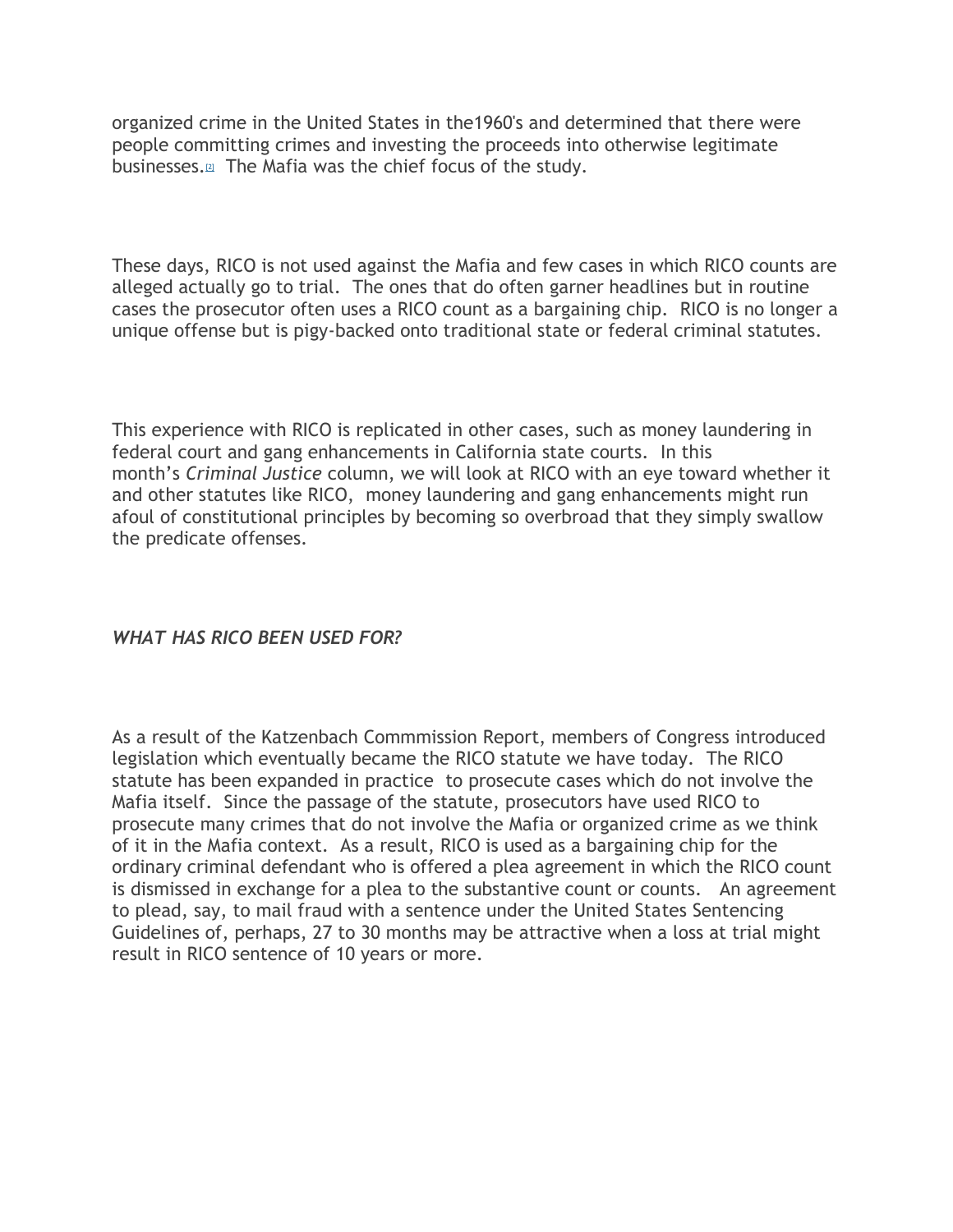In fact, RICO prosecutions of actual Mafia organizations have been few and far between. The statute has been used to prosecute people so disparate as the former We[s](#page-5-0)t Coast President of the Hell's Angels<sup>33</sup> and a businessman making a fraudulent job application[.](#page-5-1)<sup>[4]</sup> RICO has also been used to prosecute bankers and other business people alleging mail fraud as the most common predicate act. But, traditionally, the predicate acts are perpetrated for the benefit of an enterprise that has an ascertainable structure beyond the association of the perpetrators. If that were not the case, RICO would just be an alternative way of charging the same predicate acts which are crimes under their own state of federal statutes..

#### *IS RICO EXPANDING TO THE POINT THAT IT IS INDISTINGUISHABLE FROM THE UNDERLYING CRIMINAL OFFENSES?*

As originally written, the characteristic of RICO that distinguished it from a conspiracy or a group of people on a crime spree was that there was an independent entity, known as the enterprise, to which proceeds of the illegal activities were being directed. After all, that was the Mafia business model that the Katzenbach Commission studied. People commit a series of crimes, e.g. frauds or extortions, but then put the money into a "legitimate" business, such a legitimate trash collection business. RICO, therefore, was created to establish much harsher punishments than were provided for under the statutes pertaining to the underlying offenses in order to combat this aspect of funneling money into a legitimate enterprise.

Recently, however, prosecutors have been expanding the use of RICO to cover situations where the participants are not involved in a separate enterprise but are simply a loose association of people committing crimes. In other words, the individuals could be prosecuted for the crimes that can be proven and other "associates" could be prosecuted as aiders and abettors or co-conspirators if they have the requisite evidence to prove liability under those theories. But, now, there is an effort to avoid the strict requirements of proof of aiding and abetting or conspiracy and to use RICO by claiming that the association to commit crimes itself is the enterprise which is the focus of the RICO statute.

The United States Supreme Court has granted *certiorari* in a case where this approach was tried by the prosecutor and where the district court instructed the jury that the loose association of individuals who came together to commit the crimes could be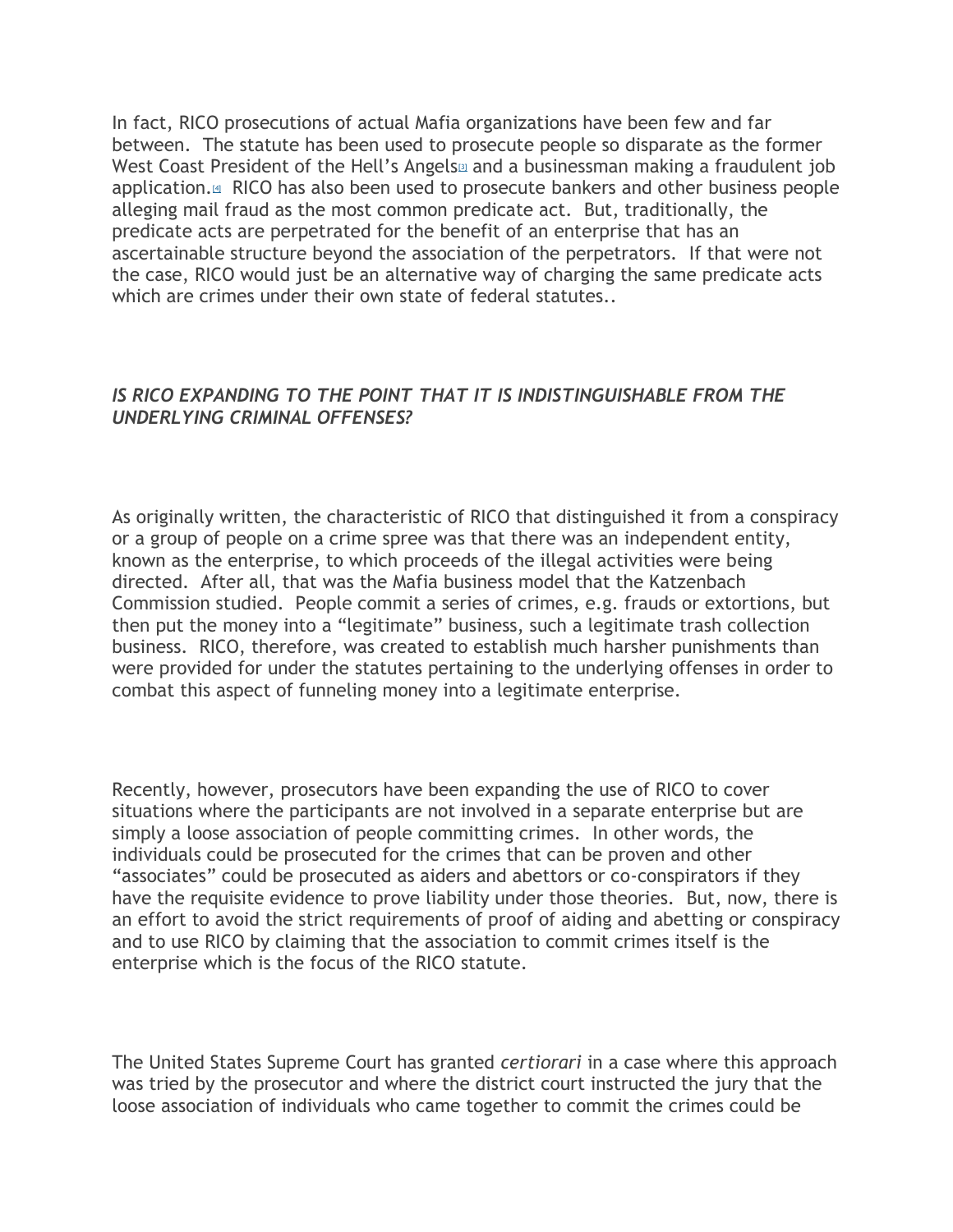considered the enterprise for RICO purposes. In *United States v. Edmund Boyle[,](#page-5-2)*[5] the Second Circuit held that the fact that the defendant committed bank robberies "together with others" was sufficient to satisfy the enterprise requirement. Mr. Boyle then found himself sentenced under the RICO statute and Sentencing Guidelines pertaining to RICO rather than bank robbery. The United States Supreme Court granted *certiorari* and the case is pending there[.](#page-5-3)[6]

### *THE USE OF RICO AND OTHER "META-CRIMES" AND THE DOCTRINE OF MERGER*

One significant flaw in the expansion of RICO to include cases where there is not an independent enterprise is that it merges with the underlying crimes. In other words, if the draconian punishments under RICO can be imposed for nothing more than proof that the crimes occurred (and, perhaps, not as much proof as would be required for some the conviction of some individuals under aiding and abetting or conspiracy theories), then RICO has become merged with the underlying offenses.

In this sense, RICO becomes a "meta-crime" that is simply superimposed on the same conduct covered by substantive criminal statutes. We are seeing this occur in other areas, such as money laundering where there is really no further culpable conduct in addition to the underlying offenses. In California state courts we see the efforts of prosecutors to impose substantial penalties for gang enhancements where they seek to be excused from really proving that the crimes were committed by actual gang members or for the benefit of, under the direction of or in association with a gang[.](#page-5-4)[7] Gang enhancements can make misdemeanors felonies and add 10 years or more to a prison sentence.<sup>[\[8\]](#page-5-5)</sup> Like RICO, money laundering and gang enhancements can simply become meta-crimes that merge with the underlying offenses.

The United States Supreme Court began to deal with this issue in the October 2007 Term in a money laundering prosecution in *United States v. Santos* case[.](#page-5-6)[9] There the court considered the concept of "proceeds" in the plurality opinion and was joined by Justice Stevens in the analysis of merger. Basically, the Court held that the money laundering statute dealt with net proceeds not gross receipts, otherwise there would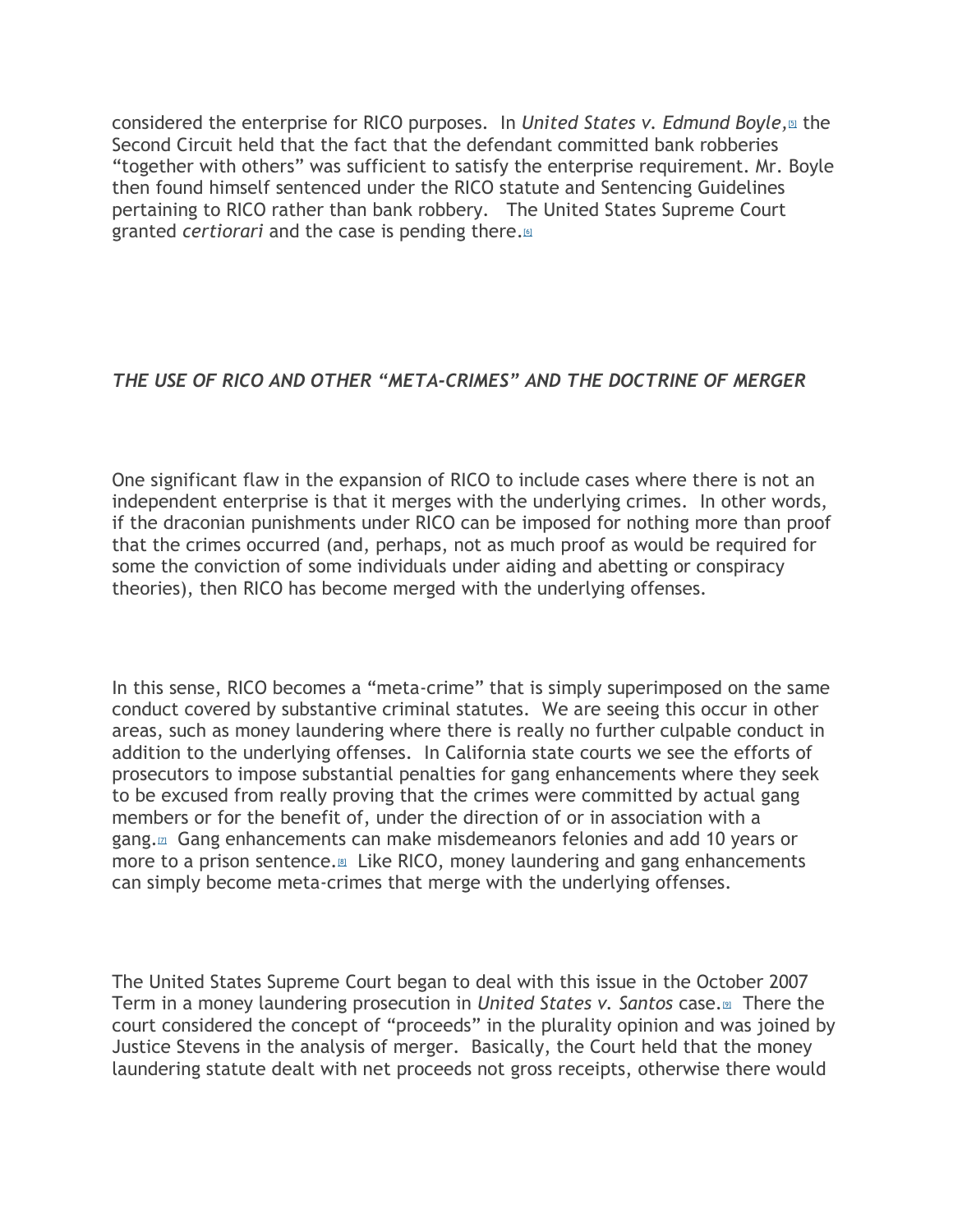be no difference between the underlying crime (there running an illegal lottery) and the money laundering offense.

If the rationale in *Santos* is followed, it would seem that attempts to do away with the requirement of proving an independent enterprise for RICO, or some act of laundering for money laundering, or some actual furtherance of gang activities for gang enhancements would be unconstitutional. Right now, the one issue before the United States Supreme Court is the RICO "enterprise" issue but we can anticipate others.

## *CONCLUSION*

There is a rule of lenity in criminal law. The United State Supreme Court has recognized this rule historically and again in Justice Scalia's opinion in *Santos*. Where there are conflicting or overlapping code sections imposing criminal sanctions, the lesser should be chosen over the greater. In *Santos*, the prosecutor could not make an illegal lottery into money laundering unless there was the actual laundering of profits. It will be interesting to see if the Court continues on this path in the *Boyle* case.

Prosecutors want to construe elements of RICO, money laundering or, in our state courts, gang enhancements so broadly that they need not prove anything in addition to the underling offense. However, if they do so and the nature of the prosecution becomes essentially indistinguishable from the underlying offenses, the rule of lenity should compel the court to strike the meta crime and proceed on the underlying statute only. But, time will tell.

[2]The Katzenbach Commission Report was formally titled, *The President's Commission on Law Enforcement and the Administration of Justice: Organized Crime*,

<span id="page-4-1"></span><span id="page-4-0"></span>m18 U.S.C. Sections 1961-1968.